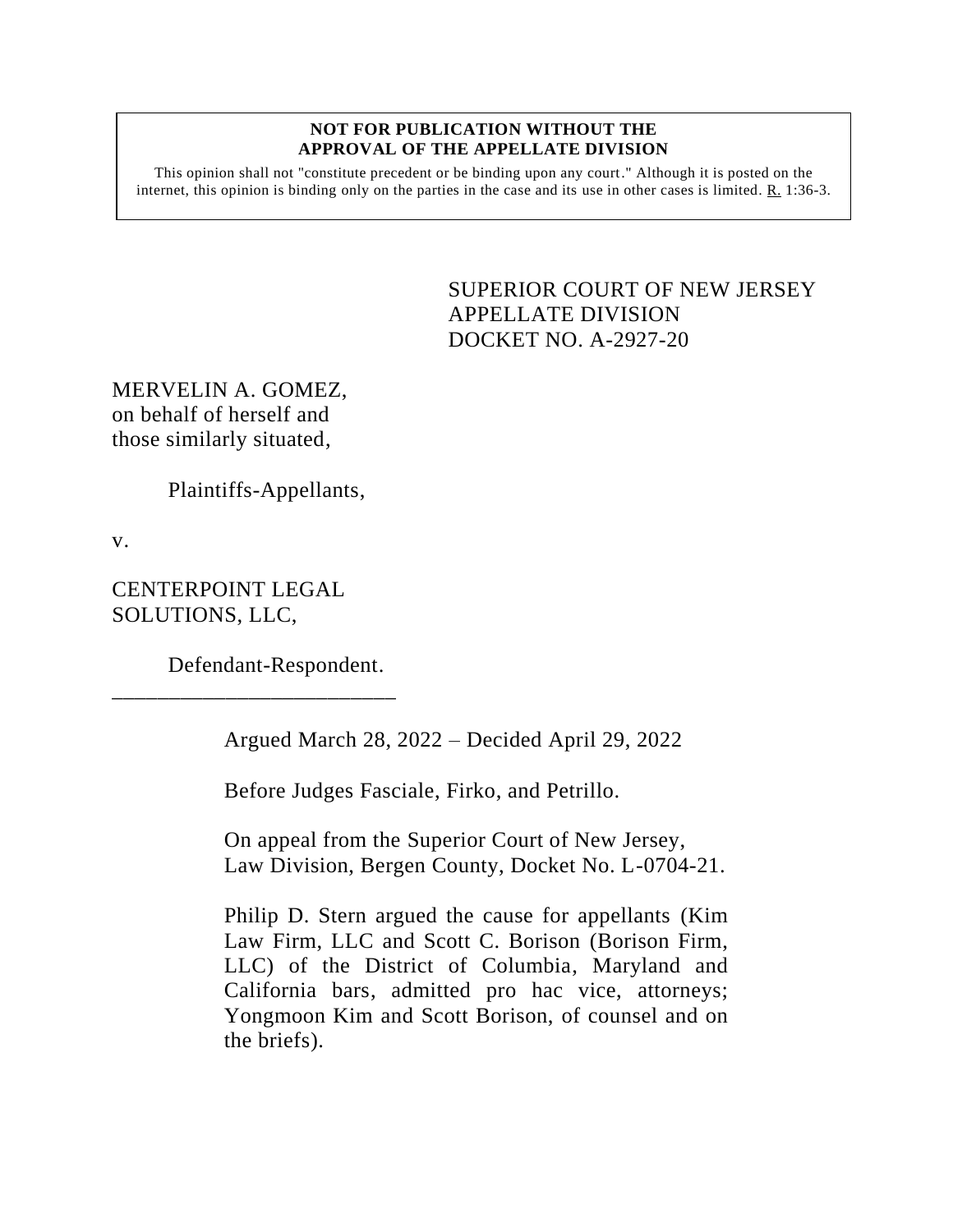Peter G. Siachos argued the cause for respondent (Gordon Reese Scully & Mansukhani, LLP, attorneys; Peter G. Siachos, of counsel and on the brief; Kasey Theresa Mahone and Patrick D. Tobia, on the brief).

## PER CURIAM

Plaintiff Mervelin A. Gomez appeals from a May 5, 2021 Law Division order granting defendant CenterPoint Legal Solution's (CenterPoint) Rule 4:6- 2(e) motion to dismiss for failure to state a cause of action; and a June 15, 2021 order denying plaintiff's motion for reconsideration.<sup>1</sup> Utilizing Rule 4:6-2(e), the trial court dismissed the complaint, with prejudice, relying solely on the entire controversy doctrine (ECD), which it applied as though there still existed a requirement of mandatory party joinder. This misapplication of the ECD, which no longer compels mandatory party joinder, requires that the trial court order be reversed.

I.

Gomez filed suit in the United States District for the District of New Jersey in 2017 against a debt buyer, LVNV Funding LLC, (LVNV) its master servicer, Resurgent Capital Services, and LVNV's collection attorneys, Forster & Garbus (F&G). She alleged they violated the Federal Fair Debt Collection Practices Act and invaded her privacy when they enforced a garnishment against

<sup>&</sup>lt;sup>1</sup> Plaintiff will be referred to throughout as either "Gomez" or "plaintiff."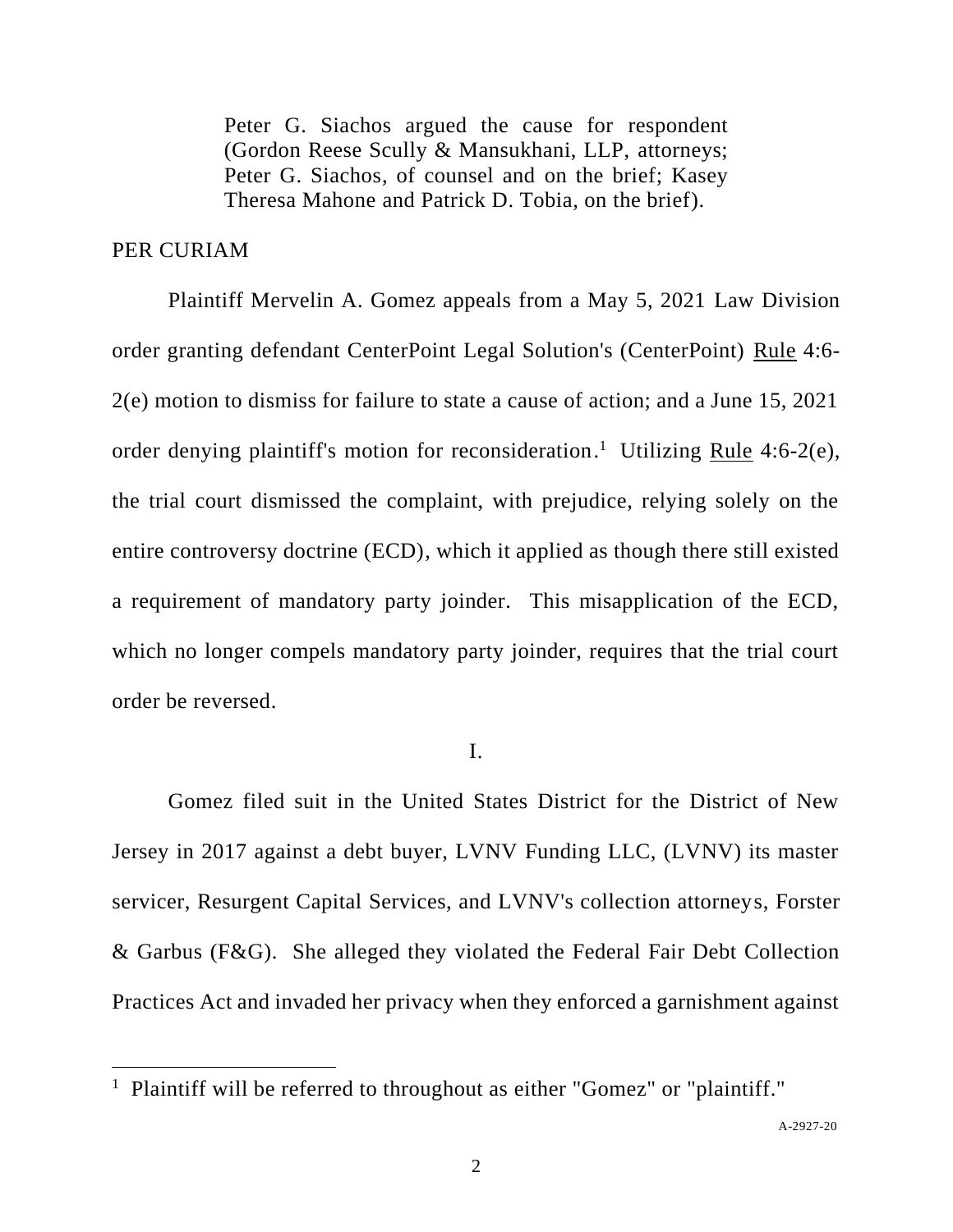her bank account based on a judgment against a different person with a similar name. 15 U.S.C. § 1692 to 1692(p).

The federal claim provided for federal court jurisdiction and supplemental jurisdiction over the state law privacy claims. Gomez was unaware of CenterPoint's involvement in LVNV's collection efforts since CenterPoint's role had not been disclosed and was unknown. Gomez learned of CenterPoint when she conducted depositions of LVNV's and F&G's employees in July 2019.<sup>2</sup> During these depositions, it was disclosed that CenterPoint directed or controlled the actions of F&G and that F&G had not had any contact with LVNV. Gomez alleges that the manner of CenterPoint's operations shielded it from view and its participation in, or supervision of, the practices complained of could not have been detected.

Based on what Gomez learned as a result of the deposition testimony, she filed this State court action on February 1, 2021, alleging that CenterPoint engaged in the unauthorized practice of law.<sup>3</sup> In her complaint, plaintiff

 $2$  By this time, plaintiff states the deadline to amend the federal complaint as of right had passed. It is undisputed that no motion seeking leave to amend was filed.

<sup>&</sup>lt;sup>3</sup> Plaintiff emphasizes that the July 2019 deposition is the first time she learned about CenterPoint's supposed unauthorized practice of law and that by this time the deadline by which she could amend her federal complaint as of right had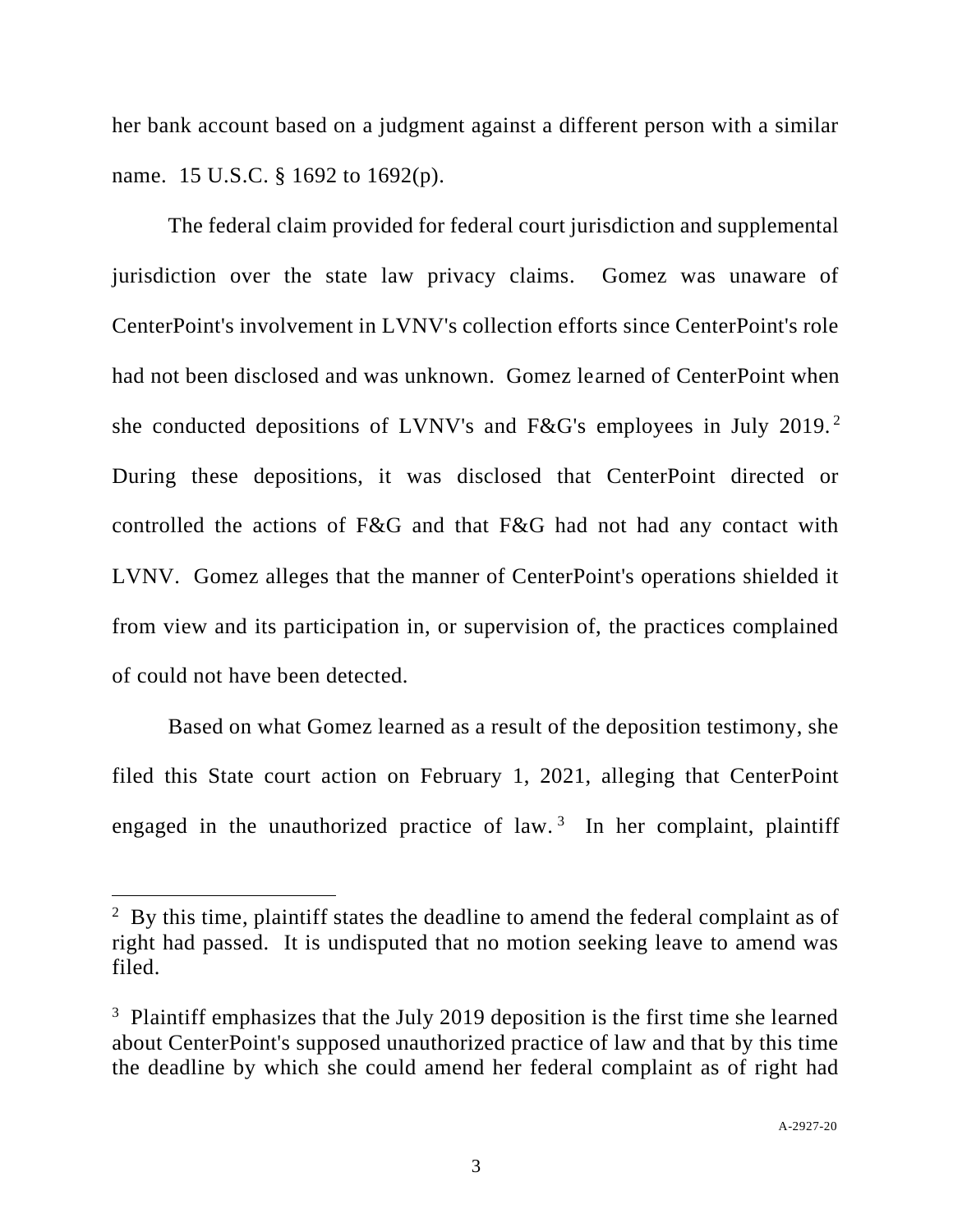complied with Rule  $4:5-1(b)(2)$  by certifying that the matter in controversy was the subject of a pending federal lawsuit.<sup>4</sup> Plaintiff asserted three causes of action in her complaint against CenterPoint: (1) enjoining CenterPoint from engaging in the unauthorized practice of law; (2) a violation of the New Jersey Consumer Fraud Act, N.J.S.A. 56:8-1 to -227, by committing unconscionable commercial practices; and (3) damages for the unauthorized practice of law in violation of N.J.S.A. 2C:21-22(a). We decline, on this record, to opine as to whether plaintiff alleged sufficient facts to establish each cause of action. That issue is not before us. The basis for the relief granted was not the inadequacy of the pleadings as constituted, but the perceived fatal consequence of commencing this State court action given the pendency of a related federal court suit against other parties.

This State action asserts entirely different theories of liability than those asserted in the federal suit; the claims arise exclusively under State law;

passed. For purposes of a motion on the pleadings, this allegation is assumed to be true.

<sup>&</sup>lt;sup>4</sup> The intent of this rule is to provide notice to all parties in all pending actions that there are other ongoing proceedings involving all or some of the same transactions and related issues. The defendants in the federal suit are different than the defendants here. Plaintiff's counsel initially certified in the federal complaint that to the best of her knowledge, the federal claims were not the subject of any other action. Plaintiff filed two amended complaints in the federal case and included the same certification in the amended pleadings.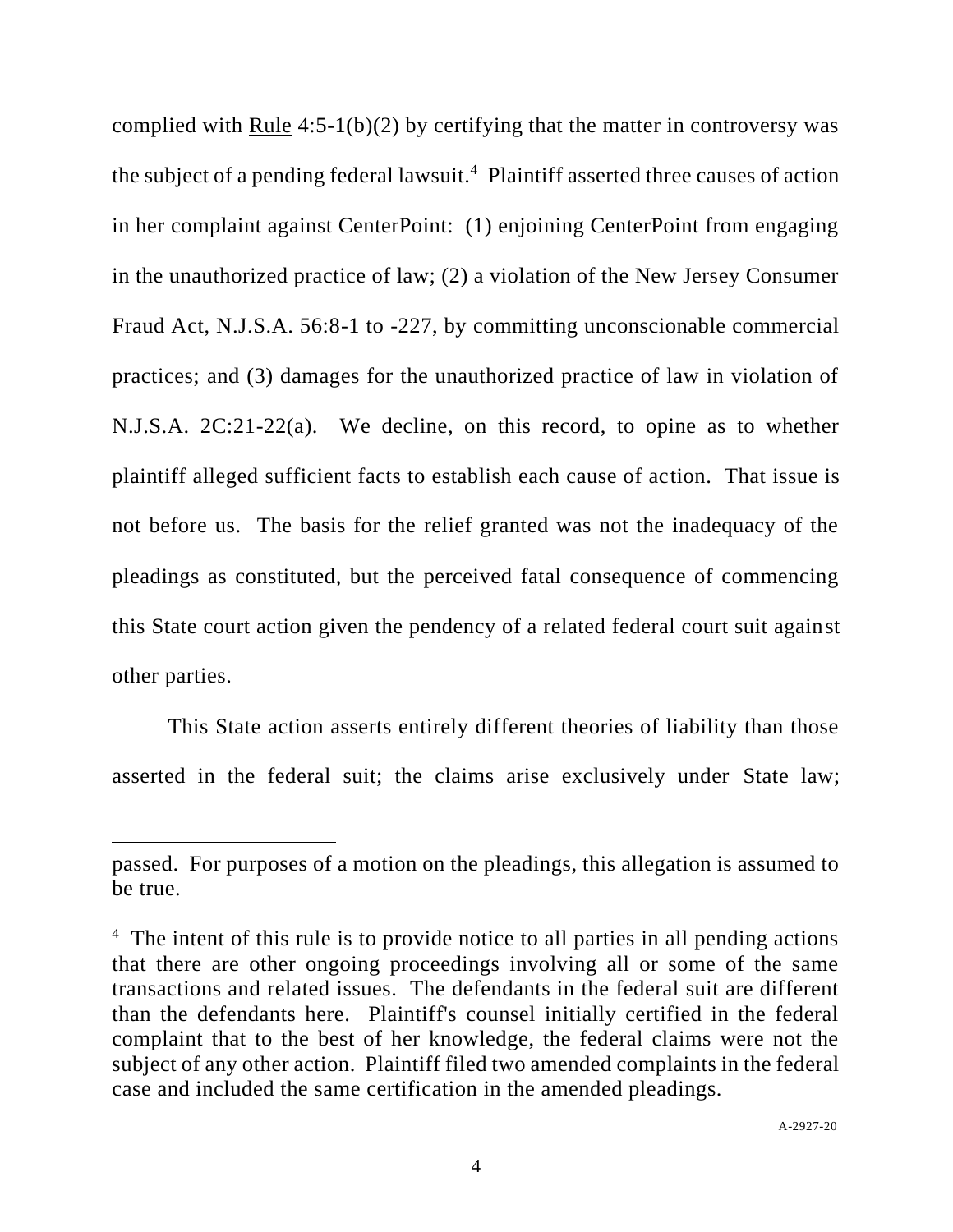CenterPoint is not a party to the federal case; the parties to the federal case are not (and need not be) parties to the state court case; the State court case is a putative class action; the federal case is not.<sup>5</sup>

CenterPoint filed a motion to dismiss Gomez's complaint on March 23, 2021, claiming that Gomez's claims were barred by the ECD. Following oral argument on April 30, 2021, the trial court granted CenterPoint's motion to dismiss on May 5, 2021. In granting the motion, the trial court rejected plaintiff's argument that the ECD was inapplicable under the facts of this case:

> Despite having knowledge of CenterPoint by July 25, 2019, plaintiff declined to assert claims against CenterPoint in either of her two subsequent amended complaints. Instead, plaintiff waited eighteen months before pursuing her claims against CenterPoint in the instant action. During this year[-] and[-] a[-] half, plaintiff remained actively involved in the [f]ederal [c]ourt [a]ction, opposing multiple motions, engaging in further discovery with F&G, LVNV, and Resurgent, and appearing for multiple conferences before the [f]ederal [c]ourt. At no point did plaintiff request an opportunity to join CenterPoint as a party to the  $[f]$ ederal  $[c]$ ourt  $[a]$ ction  $\dots$ .

> Both actions stem from alleged wrongful collection activities on plaintiff's one and only alleged delinquent [d]ebt. In her duplicative lawsuits plaintiff maintains that CenterPoint, Resurgent and LVNV hired F&G to perform debt collection activities on the same debt. Lastly, CenterPoint would be prejudiced if forced to litigate this matter in this Court. Plaintiff had the

<sup>&</sup>lt;sup>5</sup> In its May 5, 2021, opinion, the trial court incorrectly stated that the federal suit was a class action.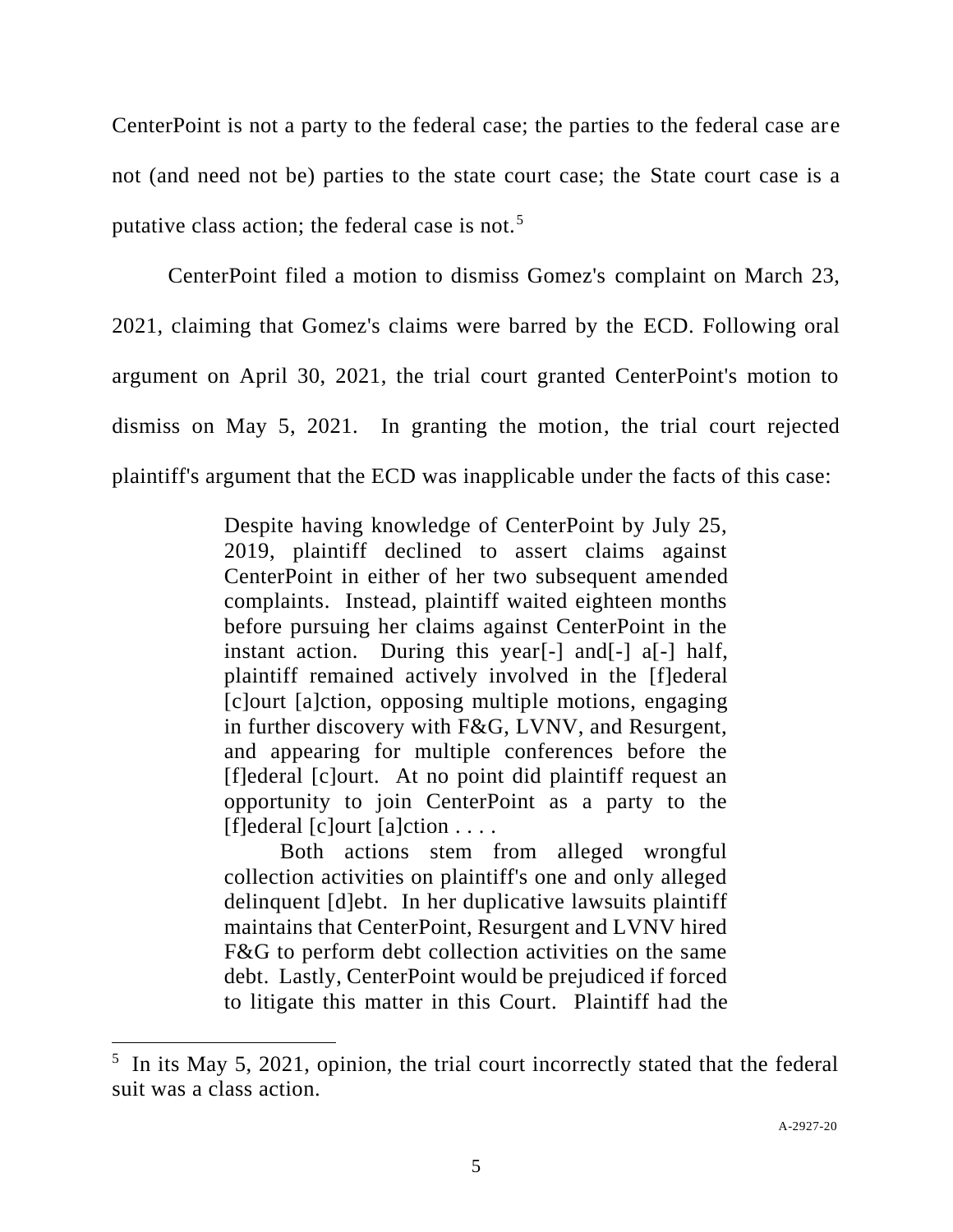benefit of over three years of discovery in the Federal Action – discovery which directly concerns CenterPoint. Plaintiff's claims against CenterPoint are barred by the [e]ntire [c]ontroversy [d]octrine.

A motion to reconsider was denied on June 15, 2021, for essentially the same reasons the motion was granted in the first instance. This appeal followed. On appeal, plaintiff argues the trial court misapplied the ECD and that CenterPoint, as a non-party to the federal case, had no grounds to raise the ECD and certainly none to obtain relief pursuant to it. We agree. We conclude the trial court's reasoning to rest on an incorrect understanding of the ECD and, as such, dismissal of the case with prejudice on ECD grounds was a mistaken exercise of discretion.

### II.

The standard that applies to our review of this appeal is whether the judge abused his discretion by dismissing the complaint relying on the ECD. While we normally analyze appeals granting motions to dismiss pursuant to Rule 4:6- 2(e) de novo, we have consistently held that a trial court's decision to apply (or not apply) the ECD is reviewed under an "abuse of discretion" standard. See, e.g.*,* 700 Highway 33 v. Pollio*,* 421 N.J. Super. 231, 238 (App. Div. 2011); Unkert ex rel. Unkert v. Gen. Motors Corp*.*, 301 N.J. Super. 583, 595 (App. Div. 1997); Busch v. Biggs, 264 N.J. Super. 385, 397 (App. Div. 1993). This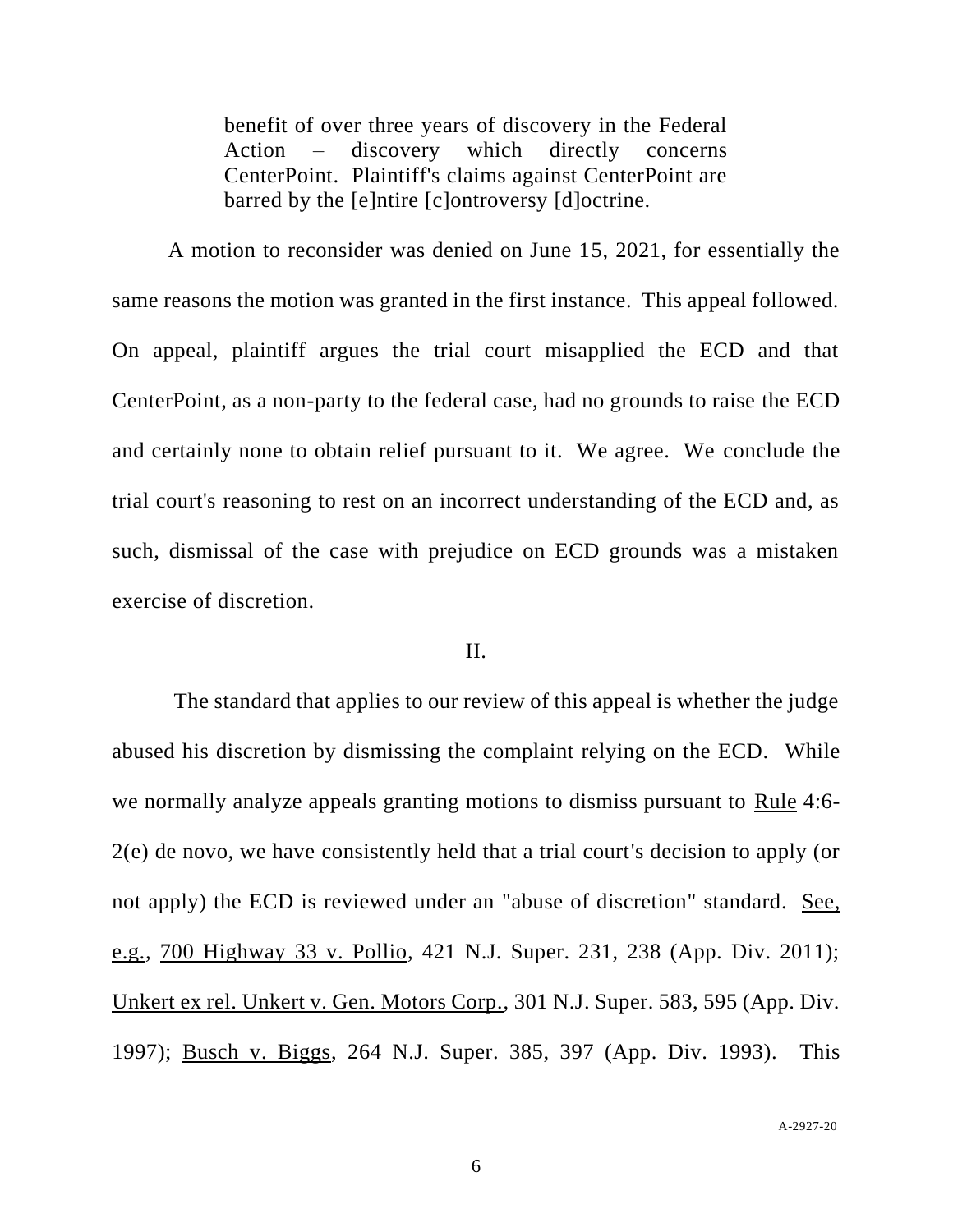standard aligns with the doctrine's fundamentally equitable purposes, the application of which is customarily "left to judicial discretion based on the factual circumstances of individual cases." Dimitrakopoulos v. Borrus, Goldin, Foley, Vignuolo, Hyman & Stahl, P.C., 237 N.J. 91, 114 (2019) (quoting Highland Lakes Country Club & Cmty. Ass'n v. Nicastro, 201 N.J. 123, 125 (2009)). A trial court abuses its discretion when, among other reasons, its decision rests, as we conclude is the case here, on an "impermissible basis." State v. R.Y., 242 N.J. 48, 65 (2020) (quoting Flagg v. Essex Cnty. Prosecutor, 171 N.J. 561, 571 (2002)).

### III.

"The entire controversy doctrine has been a cornerstone of New Jersey's jurisprudence for many years. It has gone through several evolutions, from a doctrine of mandatory joinder of claims, to mandatory joinder of parties, to inclusion of potential legal malpractice claims, to an exemption for legal malpractice claims." Hobart Bros. Co. v. Nat'l. Union Fire Ins. Co., 354 N.J. Super. 229, 240 (App. Div. 2002) (internal citations omitted).

The enduring spirit of the doctrine requires a litigant to present "all aspects of a controversy in one legal proceeding." The Malaker Corp. Stockholders Prot. Comm. v. First Jersey Nat'l Bank, 163 N.J. Super. 463, 496 (App. Div. 1978). It is "intended to be applied to prevent a party from voluntarily electing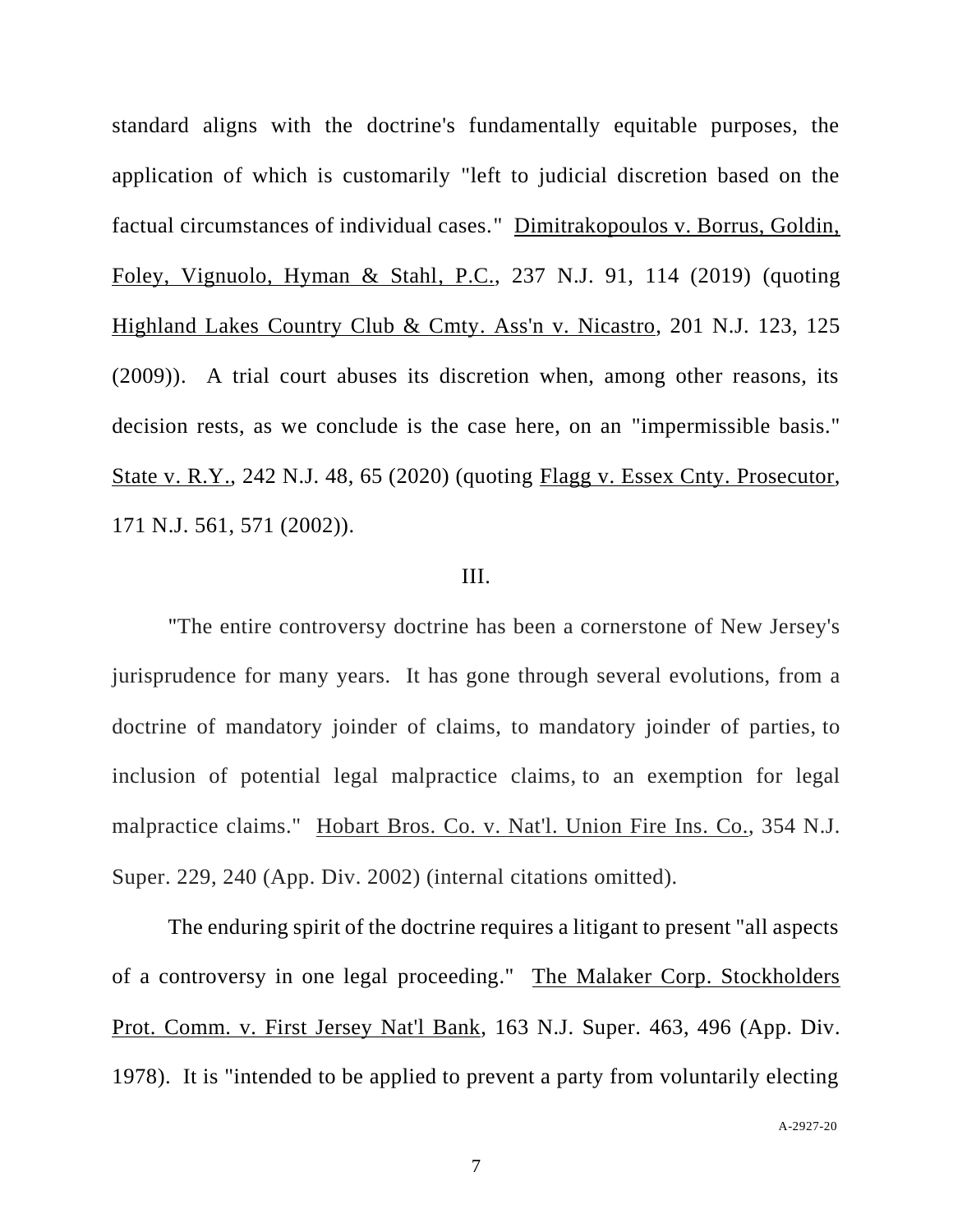to hold back a related component of the controversy in the first proceeding by precluding it from being raised in a subsequent proceeding thereafter." Oltremare v. ESR Custom Rugs, Inc., 330 N.J. Super. 310, 315 (App. Div. 2000).

# A. Party joinder

In general, the ECD, codified in Rule 4:30A, requires parties to raise all known and transactionally related claims in a single lawsuit. The idea is to encourage comprehensive litigation determinations, avoid fragmentation of litigation, and promote fairness and judicial efficiency. R. 4:30A. The doctrine does not require all parties be joined and has not mandated party joinder for more than twenty years.

In Hobart Bros. Co., decided in 2002, we noted the evolution of the ECD and Rule 4:30A, observing that the Supreme Court had recently amended the Rule "to restrict the scope of the doctrine to non-joinder of claims, as opposed to its earlier formulation of non-joinder of claims and parties." 354 N.J. Super. at 242.

We were clear on that point when we said:

Mandatory party joinder under the entire controversy doctrine has been eliminated, and preclusion of a successive action against a person not a party to the first action has been abrogated except in special situations involving both inexcusable conduct and substantial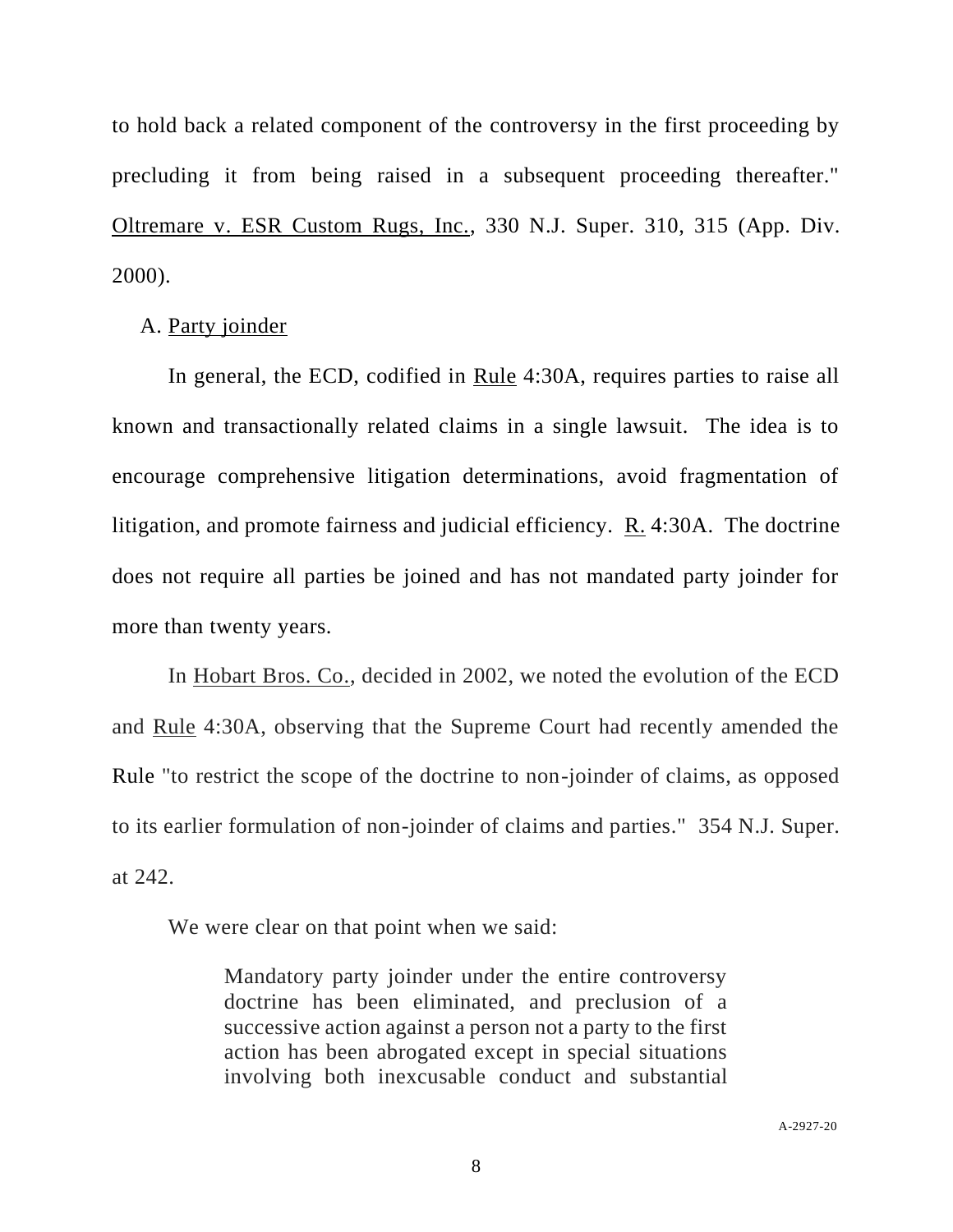prejudice to the non-party resulting from omission from the first suit. New Jersey having abandoned mandatory party joinder, the party invoking the entire controversy doctrine has the burden of establishing both inexcusable conduct and substantial prejudice.

[Ibid.]

Rule 4:30A provides:

Non-joinder of claims required to be joined by the entire controversy doctrine shall result in the preclusion of the omitted claims to the extent required by the entire controversy doctrine, except as otherwise provided by Rule 4:64-5 (foreclosure actions) and Rule 4:67-4(a) (leave required for counterclaims or crossclaims in summary actions). Claims of bad faith, which are asserted against an insurer after an underlying uninsured motorist/underinsured motorist claim is resolved in a Superior Court action, are not precluded by the entire controversy doctrine.

[Emphasis added].

As our holding in Hobart Bros. Co. and the plain language of the rule make clear, there is no presumptive adverse consequence for the failure to join a party to an action. 354 N.J. Super. at 245-46. No form of the word "party" is mentioned in <u>Rule</u> 4:30A. Indeed, the comment to the <u>Rule</u> lends further clarity on this point, explaining "there is no mandatory party joinder requirement under the entire controversy doctrine. Except in special situations involving both inexcusable conduct and substantial prejudice to the non-party resulting from omission from the first suit, successive actions against a person not a party to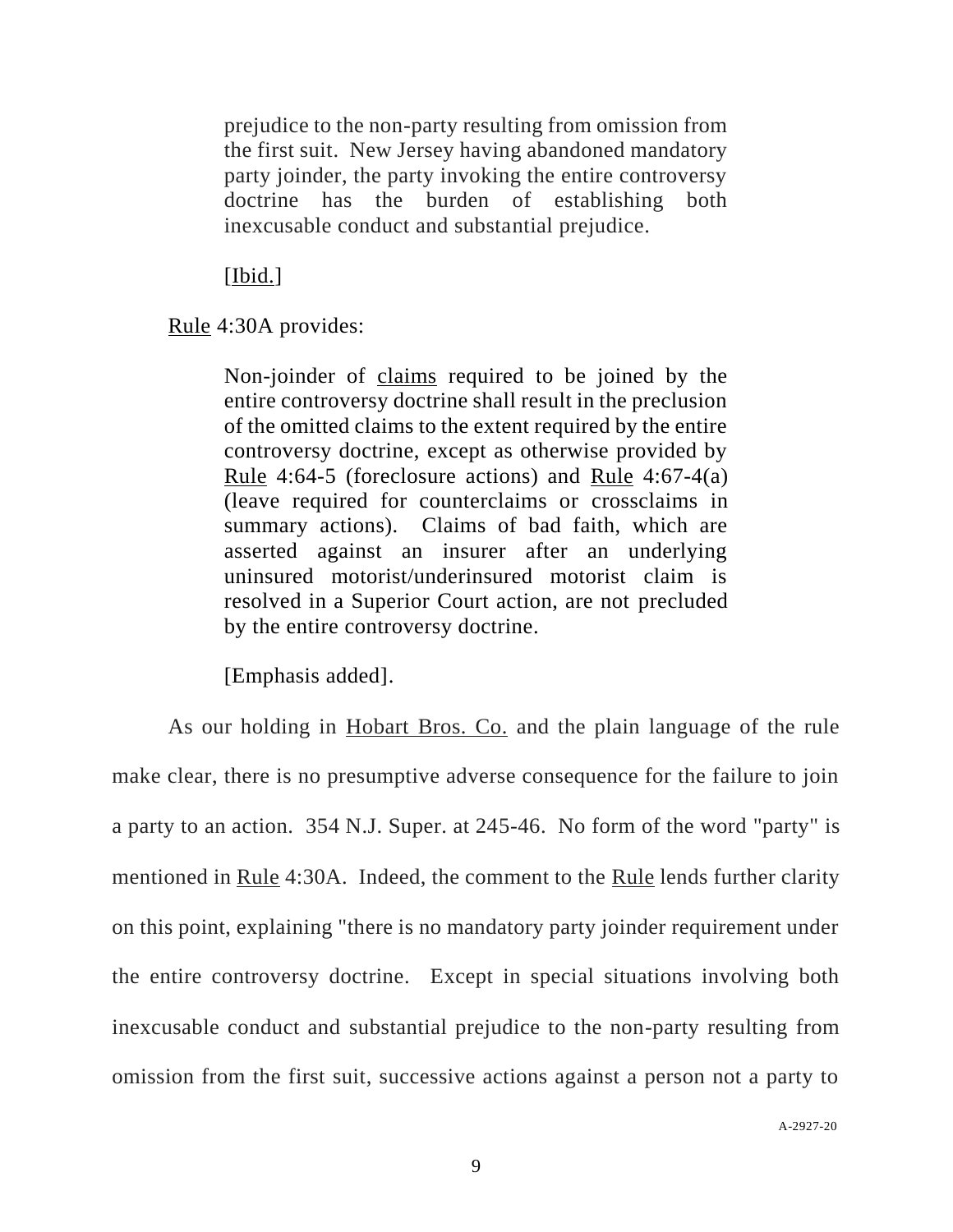the first action are not precluded." Pressler & Verniero, Current N.J. Court Rules*,* cmt. 1 on [R.](https://advance.lexis.com/search/?pdmfid=1000516&crid=1a8d7eff-88b1-4056-9dd3-beb8c6ce1919&pdsearchterms=354+nj+super+229&pdstartin=hlct%3A1%3A1&pdcaseshlctselectedbyuser=false&pdtypeofsearch=searchboxclick&pdsearchtype=SearchBox&pdqttype=and&pdquerytemplateid=&ecomp=4gsnk&prid=fddec8e9-4c61-42ab-9b35-225b2f0b4709) 4:30A (2022).

Despite all of this, the trial court's attention was fixed on plaintiff's failure to add CenterPoint to the federal suit. Contrary to the court's focus during oral argument that plaintiff failed to join CenterPoint as a party in the federal case, the ECD is not about mandatory party joinder.<sup>6</sup> As we explained in Hobart Bros. Co., there is no penalty under the ECD for failure to have joined a party to some other separate but transactionally related lawsuit unless some showing can be made that the failure was inexcusable and non-joinder caused substantial prejudice. Nothing in the trial court's opinion or CenterPoint's motion speaks to this standard, and the cited caselaw is from an era when the ECD rubric included mandatory party joinder.

While the tone of the trial court's opinion implies, at least, that it felt plaintiff's failure to join CenterPoint to the federal case was inexcusable there is nothing at all to suggest a finding of "substantial prejudice." Despite a passing reference to "prejudice" near the end of the opinion, there is nothing in the record

<sup>6</sup> Non-party joinder is addressed by the disclosure requirement of Rule 4:5- 1(b)(2), which requires each party to certify in their first pleading (and later pleadings) whether the matter in controversy is the subject of any other action. Plaintiff's counsel complied with disclosure requirements here and in the federal case. In this case, the analog to our state rule as to disclosure is Local Rule 11.2 of United States District Court for the District of New Jersey. L.Civ.R. 11.2.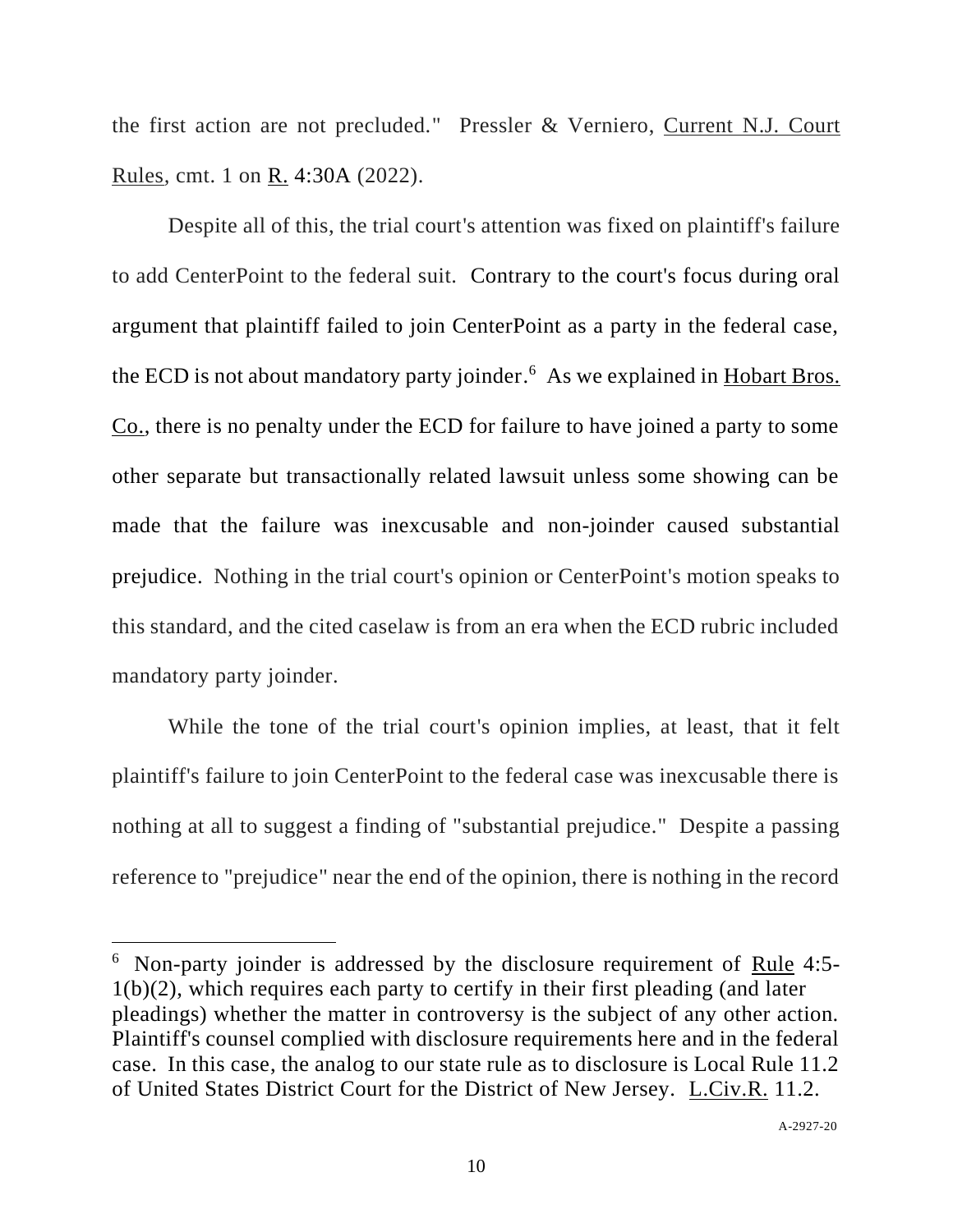that would cause us to conclude the prejudice was substantial. Indeed, the only prejudice cited by the court, the amount of discovery taken by plaintiff in the federal court action, could easily be mitigated by ordering that all such discovery be produced to CenterPoint and by providing ample time and latitude to CenterPoint to consider that discovery and to take its own. The sanction of dismissal with prejudice of this case for failing to join CenterPoint to the federal case is without legal basis on this record.

## B. Claim joinder

The issue of claim joinder is a different one and the serious consequences that may befall a party who fails to join a claim remain intact as part of the modern iteration of the ECD. Mandatory claim joinder is perhaps the oldest feature of ECD jurisprudence.<sup>7</sup> Claim joinder requires all aspects of the controversy among the parties be included in a single action whether assertable by complaint, counterclaim, or cross-claim. See generally Bank Leumi USA v. Kloss, 243 N.J. 218, 227 (2020). Nothing in the record persuades us that the claim joinder mandate of the ECD is relevant here.

Plaintiff's allegations in her complaint demonstrate the claims against CenterPoint and defendants in the federal case are different though they are

<sup>&</sup>lt;sup>7</sup> William J. Volonte, The Entire Controversy Doctrine: A Novel Approach to Judicial Efficiency, 12 SETON HALL L. REV. 260 (1982).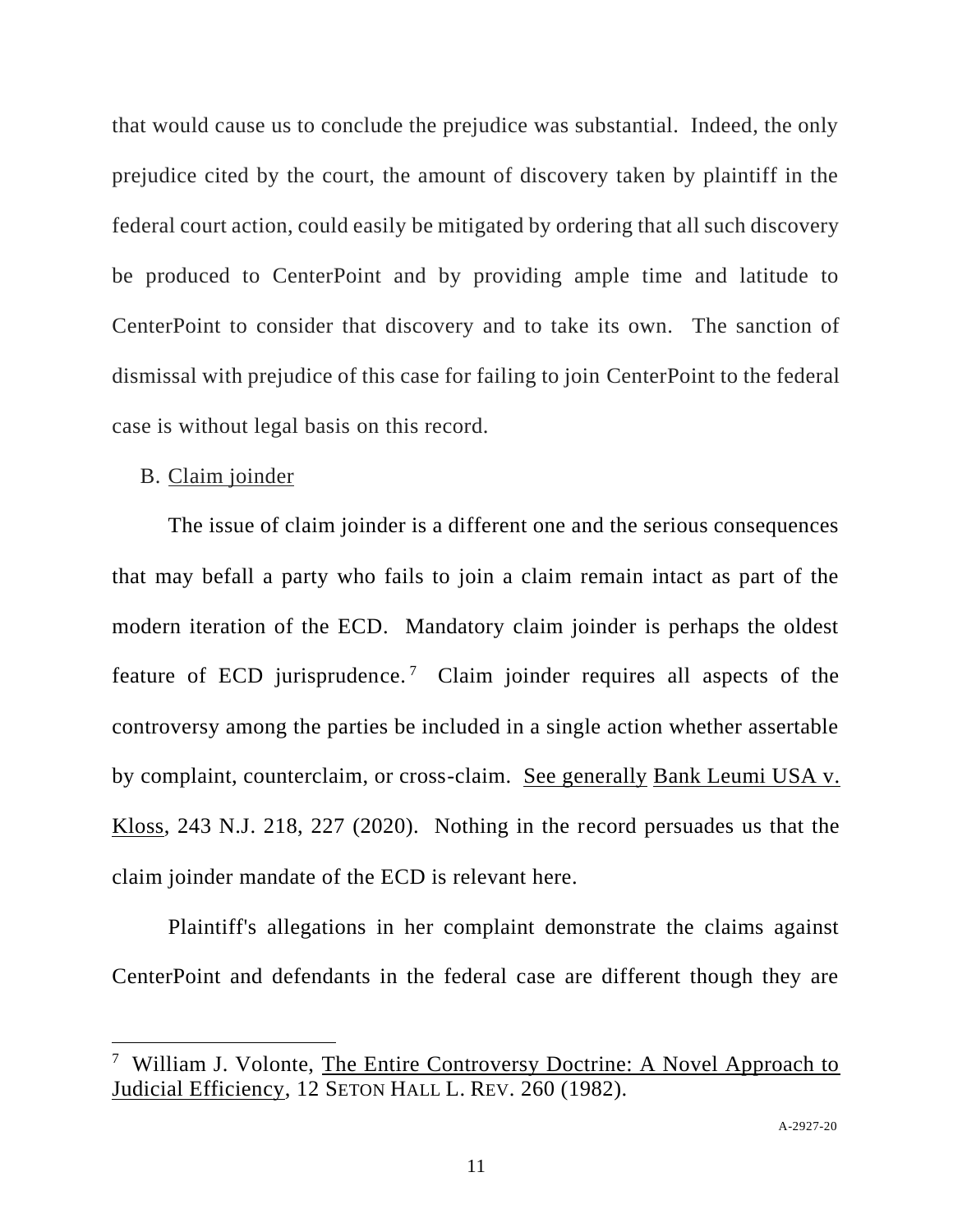transactionally related. That nexus, without more, is insufficient to force the conclusion that the claims in this this suit had to have been made part of the claims in the federal action.

In this complaint, paragraphs twenty-four, twenty-five, and twenty-six, allege that CenterPoint contracted with LVNV to practice law by providing legal advice on post-judgment litigation, and that CenterPoint directed F&G to take actions against plaintiff. But the equitable nature of the ECD requires that we consider more than only whether claims against a possible new party may be transactionally related to the claims in the pending federal case.

# IV.

Even assuming the ECD required mandatory party joinder, which is not the case, plaintiff did not have a realistic opportunity to amend the federal pleadings to name CenterPoint as a party in the federal case nor any obligation, under the facts set forth in the state court complaint, to do so. In this regard, this case bears some factual similarities to Alpha Beauty Distribs., Inc. v. Winn-Dixie Stores, Inc., 425 N.J. Super. 94 (App. Div. 2012). There, the trial court dismissed the action based on plaintiff's failure in its Rule 4:5-1(b)(2)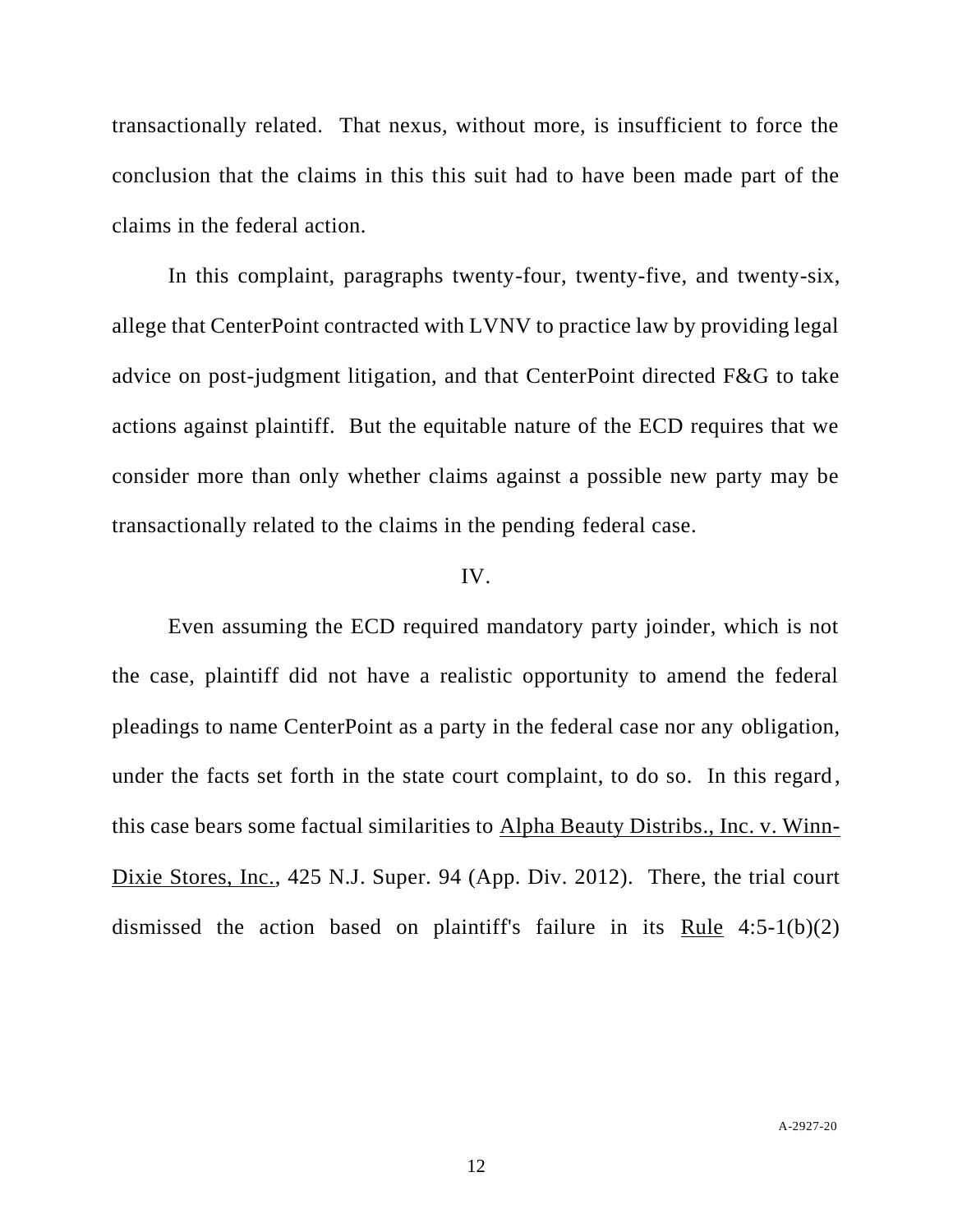certification to mention a pending federal action and on a wrongful application of the ECD.<sup>8</sup>

In Alpha Beauty Distribs., Inc., a federal lawsuit was commenced by a corporation and its majority shareholder against other shareholders. 425 N.J. Super. at 97. The federal suit alleged that plaintiff and the majority shareholders had been damaged by the other shareholders' conversion of corporate assets. A separate suit was later filed in state court by the same plaintiff but against different defendants alleging different claims. The federal court case did not directly involve the claims plaintiff asserted against the state court defendants, though there was some intersection between the claims and facts of the two cases. By the time the state court matter was filed, the federal case was well along, discovery was over, and the time to add additional parties had passed.

We reversed the trial court's order dismissing the case in light of its misapplication of <u>Rule</u> 4:5-1(b)(2) and the ECD. We held that the <u>Rule</u> was not violated and, even if it had been, dismissal with prejudice represented an inappropriate sanction. It is this latter part of our holding that applies with equal force here. There, as here, dismissal with prejudice was unwarranted because the "claims asserted in [the state court] action did not lie at the core of the federal

<sup>&</sup>lt;sup>8</sup> That shortcoming is not present in this case, so we need not address in detail that part of our holding.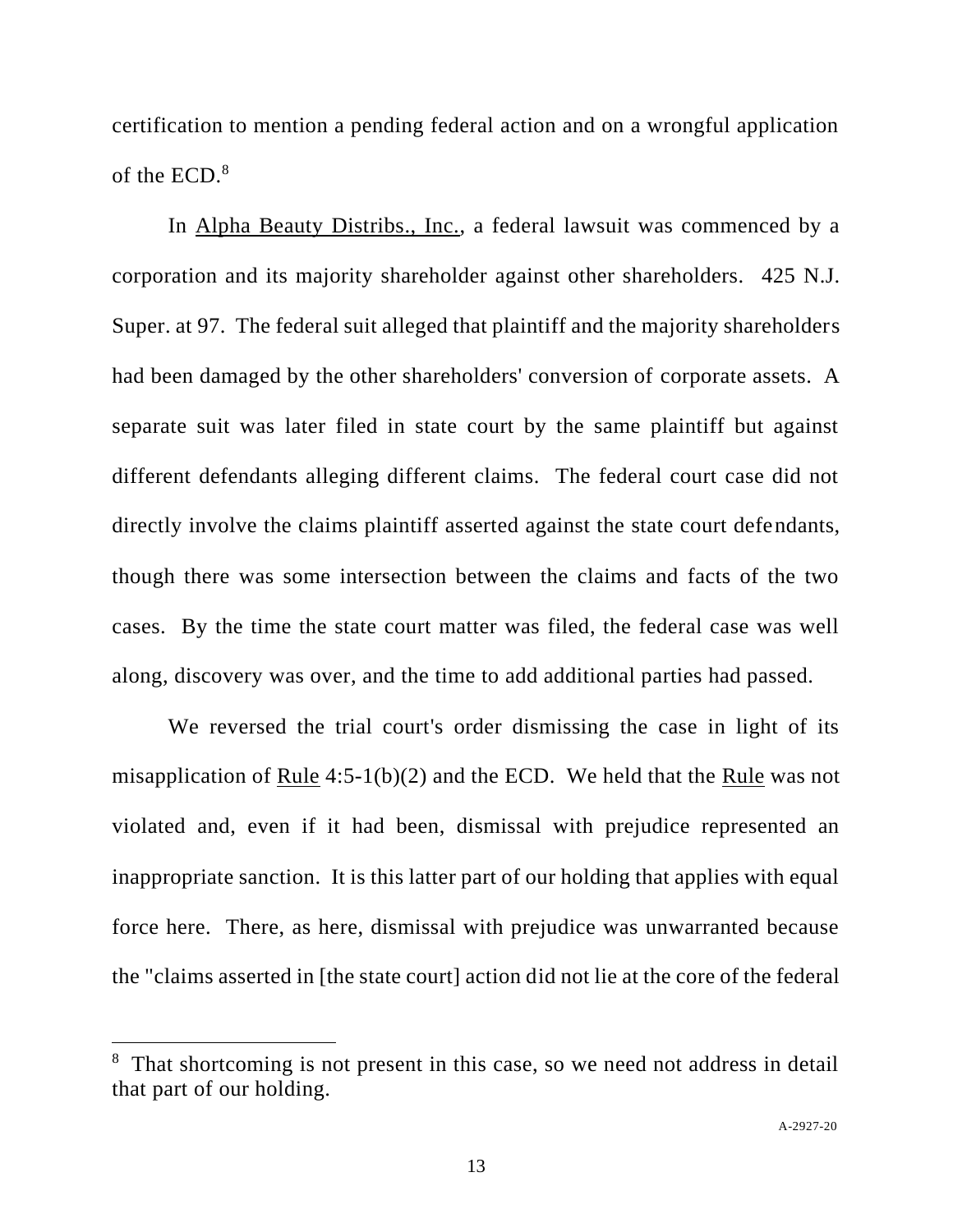action."<sup>9</sup> Id. at 103. Moreover, defendants were not prejudiced by plaintiff's failure to join them to the federal action and the interests of judicial economy were not disserved because there was no likelihood of duplication of effort or inconsistent determinations. Id. at 104. In this case, by following a path like that traversed in Alpha Beauty Distribs., Inc., we get to the same place. Ibid.

### V.

We begin by first stating the obvious: the ECD applies only to known claims. It does not bar unknown claims. Dimitrakopoulos, 237 N.J. at 99 (citing Wadeer v. N.J. Mfrs. Ins. Co., 220 N.J. 591, 606 (2015)). Gomez maintains that at the deposition in the federal case she first learned about CenterPoint's involvement. By that time, she alleges a federal court scheduling order precluded pleading amendments. It is academic whether Gomez would have succeeded if a motion was belatedly filed in the federal case for leave to amend the second amended complaint to name CenterPoint as a defendant in the federal case.

<sup>&</sup>lt;sup>9</sup> "In determining what constitutes a single controversy [triggering potential ECD consequences], courts 'look at the core set of facts that provides the link between distinct claims against the same or different parties.'" Hobart Bros Co., at 244. In this case, as we described above and as was the case in Alpha Beauty Distributors, Inc., 425 N.J. Super. at 104. "[T]here are facts common to both the federal action and the claims asserted . . . here, but these actions are not part of the same core controversy." Id. at 105.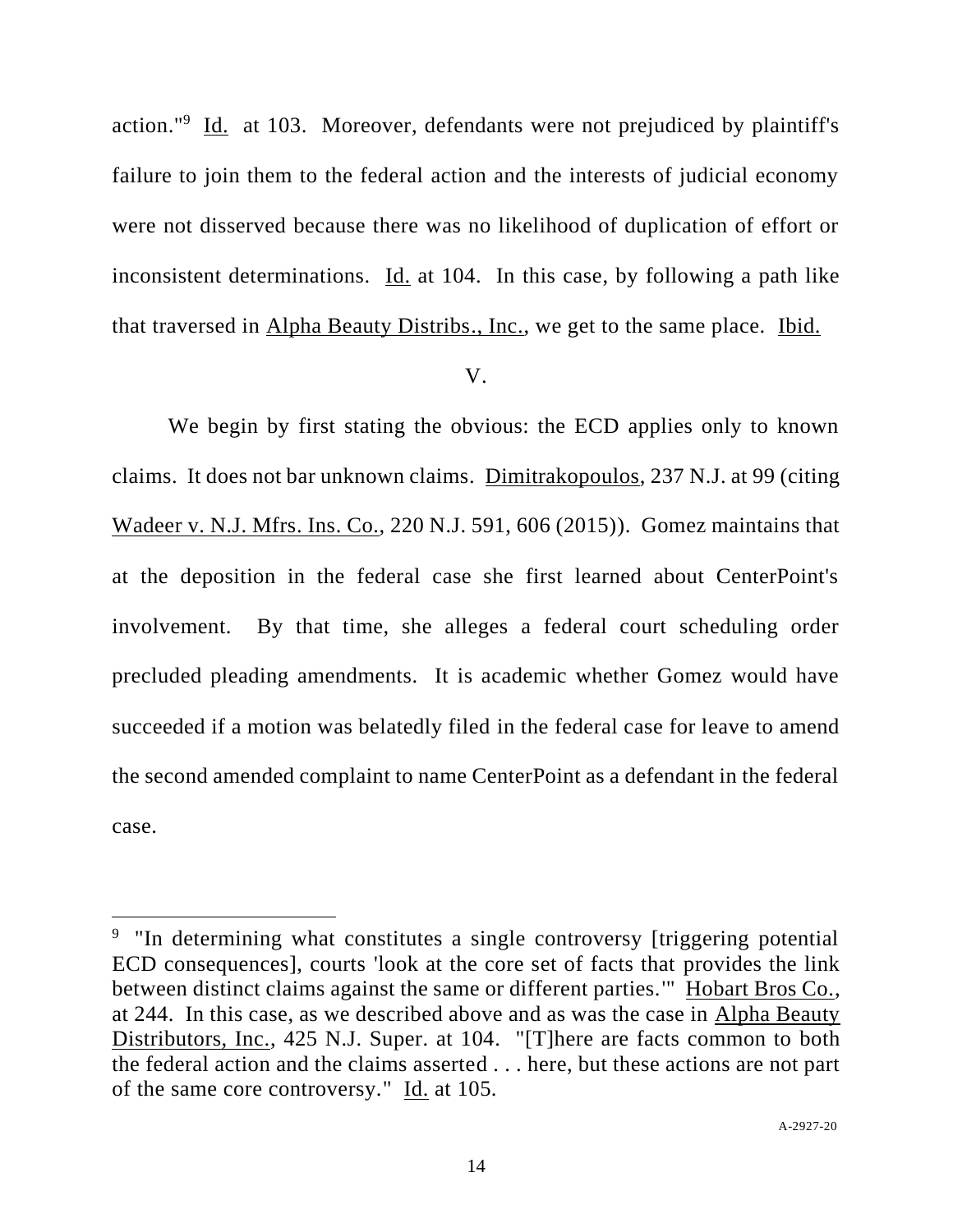CenterPoint contends plaintiff must have known about it sooner than the deadline for amending pleadings in the federal case. We cannot resolve that factual dispute on CenterPoint's Rule 4:6-2(e) motion to dismiss. The lack of a hearing on that issue, and reliance by the trial court on the pleadings alone, requires that we examine the record in the light most favorable to plaintiff. See Alpha Beauty Distribs., Inc., 425 N.J. Super. at 97 (citing NCP Litig. Trust v. KPMG, LLP, 187 N.J. 353, 365 (2006) (holding that on a motion to dismiss, the opponent is entitled to a "generous and hospitable approach," an assumption of the truth of its allegations, and the benefit of all reasonable inferences)).

Second, CenterPoint made its motion to dismiss while the federal action was pending before an adjudication on the merits against the defendants in the federal case.<sup>10</sup> This is a significant point. We have already established that failure to join CenterPoint to the federal action, is not, and on this record cannot be, a basis by itself to impose the most punitive effect of the ECD. The inapplicability of ECD relief here is compounded by the fact that at the time the matter under review was filed, there was no disposition substantive or otherwise, of the federal suit. In this State court action, Gomez did not sue a party already

<sup>&</sup>lt;sup>10</sup> That may have been a strategic choice, and it was CenterPoint's to make. That said, there was no adjudication on the merits against the defendants in the federal case, and there was no adjudication on the merits against CenterPoint since plaintiff never sued CenterPoint in the federal case.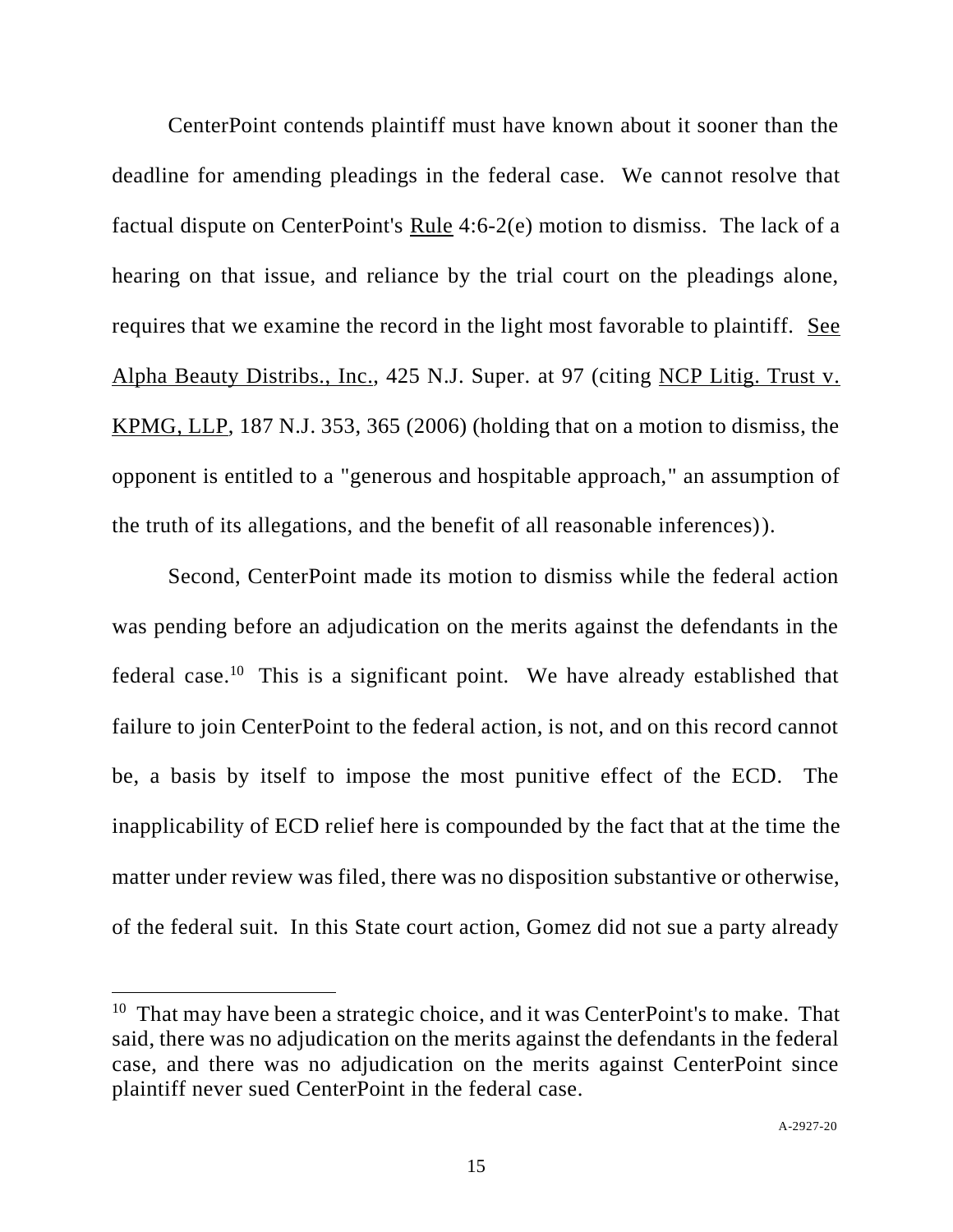sued. Plaintiff sued a new party while the federal suit was ongoing. Thus, we are satisfied that this case is not a "successive action" and as such is almost certainly out of bounds for ECD relief.

A "successive action" is one which follows a completed case in which disclosure of a non-party's existence was not made when it should have been as per Rule 4:5-1(b) or, if another forum, that forum's analog (if any). See Id. at 101. In such an instance, as we described in Alpha Beauty Distribs., Inc., the penalty for a failure to disclose a potential party or contemplated action under Rule 4:5-1(b) and the ECD would, or at least more readily could, include dismissal of the successive action. 425 N.J. Super. at 101.

However, as we noted, a successive action is one which follows the failure to disclose, and which follows a prior action. (Emphasis added). This litigation is not a successive action for three reasons: (1) it does not follow another (the other lawsuit was still pending at the time this one was filed); (2) Gomez did not learn of CenterPoint until a point in time after prior amendments to the federal suit such that failure to note CenterPoint's existence was not an option, or a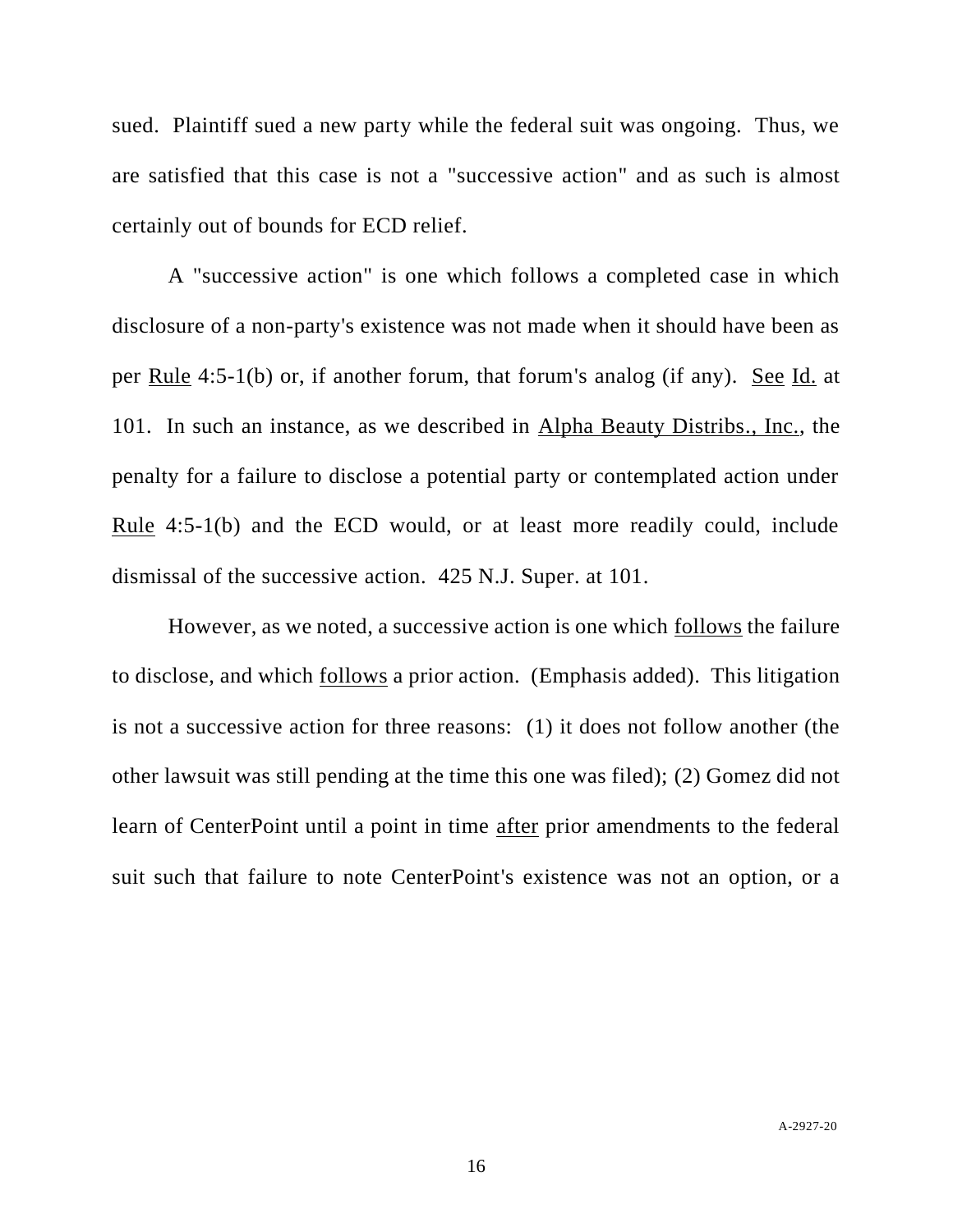requirement, at the times of amendment;<sup>11</sup> and (3) all disclosure requirements required by Rule 4:5-1(b) were made. (Emphasis added).

Plaintiff did not file this complaint to manipulate the system, forum shop, or gain an unfair advantage. Plaintiff filed the complaint asserting different causes of action against a different party, CenterPoint, after she learned of CenterPoint and had reason to believe it engaged in the unauthorized practice of law. If plaintiff learned about CenterPoint's role before the federal amendment deadline expired, plaintiff could have moved in the federal case to amend the pleadings there, and the federal judge would have addressed whether to exercise supplemental jurisdiction over these different state claims.<sup>12</sup> But that never happened because the federal deadline to amend as of right had expired. Thus, plaintiff's failure to seek leave to file a third-amended complaint in the federal case was arguably excusable and, under a disclosure analysis, defendants were in the same boat as plaintiff.

<sup>&</sup>lt;sup>11</sup> Though the language of Local Rule 11.2 of United States District Court for the District of New Jersey tracks closely to Rule 4:5-1(b), it does not require disclosure of contemplated actions nor potential parties thereto.

 $12$  As to disclosure requirements, defendants in the federal case may have been in a position to assert third-party claims against CenterPoint but, perhaps for strategic or other reasons, chose not to do so. There is no doubt they knew of CenterPoint's role. Even if plaintiff knew sooner, plaintiff's obligation (which was met) would be to comply with the disclosure requirement (in the federal case).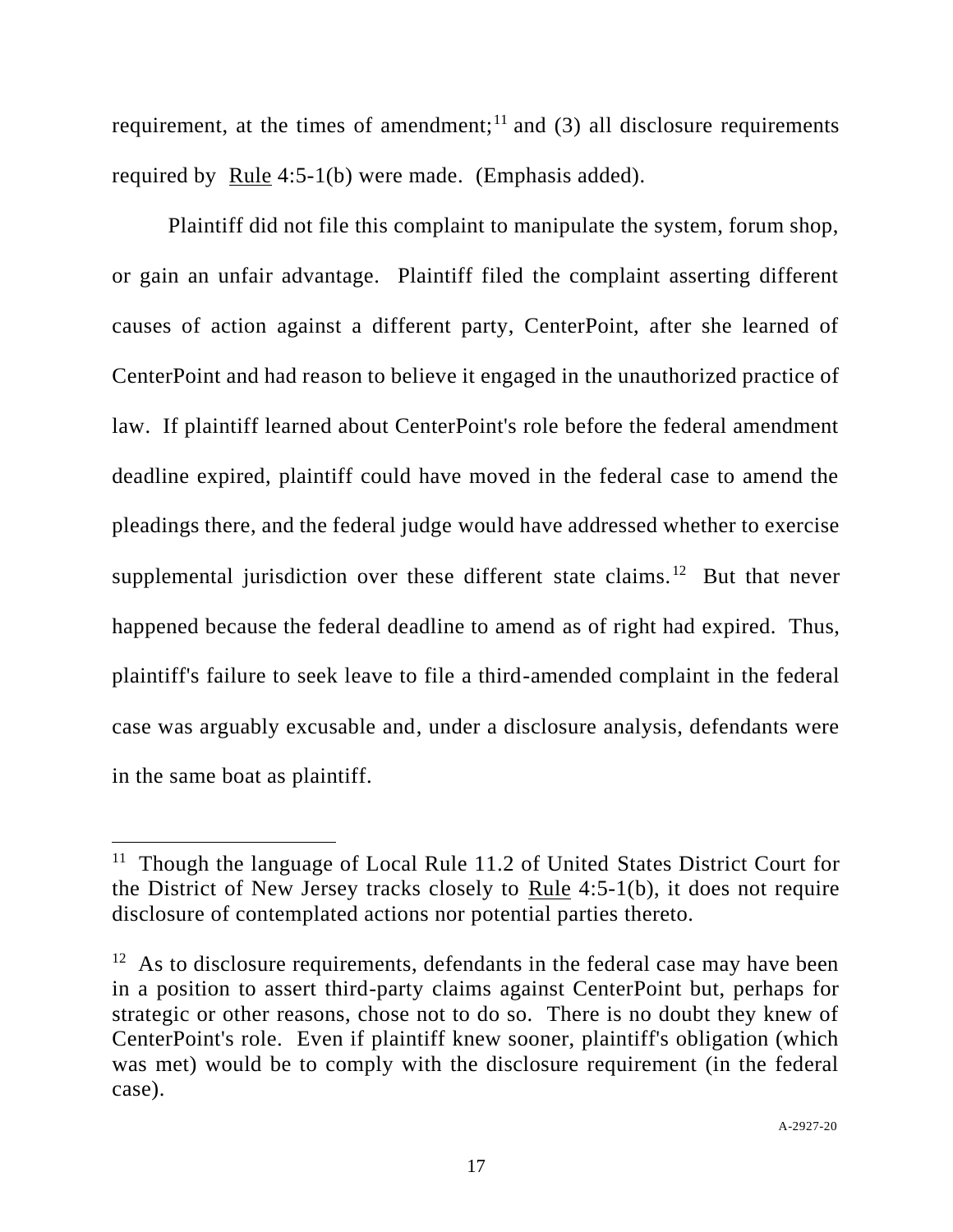Third, CenterPoint has not demonstrated an inability to defend this action or any related prejudice. This is yet another vital point. "Because a violation of the entire controversy doctrine may result in the preclusion of a claim, a court must consider whether the party against whom the doctrine is sought to be invoked has had a fair and reasonable opportunity to litigate that claim." Hobart Bros. Co., 354 N.J. Super. at 241. The judge found CenterPoint was prejudiced because plaintiff "had the benefit of over three years of discovery" in the federal case. As observed earlier, this "prejudice" can be surmounted. CenterPoint can easily obtain the discovery from the federal case and use it here, and the judge can manage discovery in this case by ensuring CenterPoint has enough time to defend the allegations in the complaint that it engaged in the unauthorized practice of law. Plaintiff did not sue CenterPoint at the last second. CenterPoint will have ample time to prepare for trial.

Nothing in the record satisfies us that CenterPoint's rights have been prejudiced in any way and certainly not substantially. Were substantial prejudice evident on this record, or had the plaintiff failed to comply with Rule 4:5-1(b), or possibly even the federal court's local rule, the imposition of some sanction might have been called for, but even in such a situation "preclusion is a remedy of last resort." Vision Mortg. Corp. v. Chiapperini, Inc., 156 N.J. 580, 584 (1999) (quoting Olds v. Donnelly, 150 N.J. 424, 446-47, (1997)). Thus,

A-2927-20